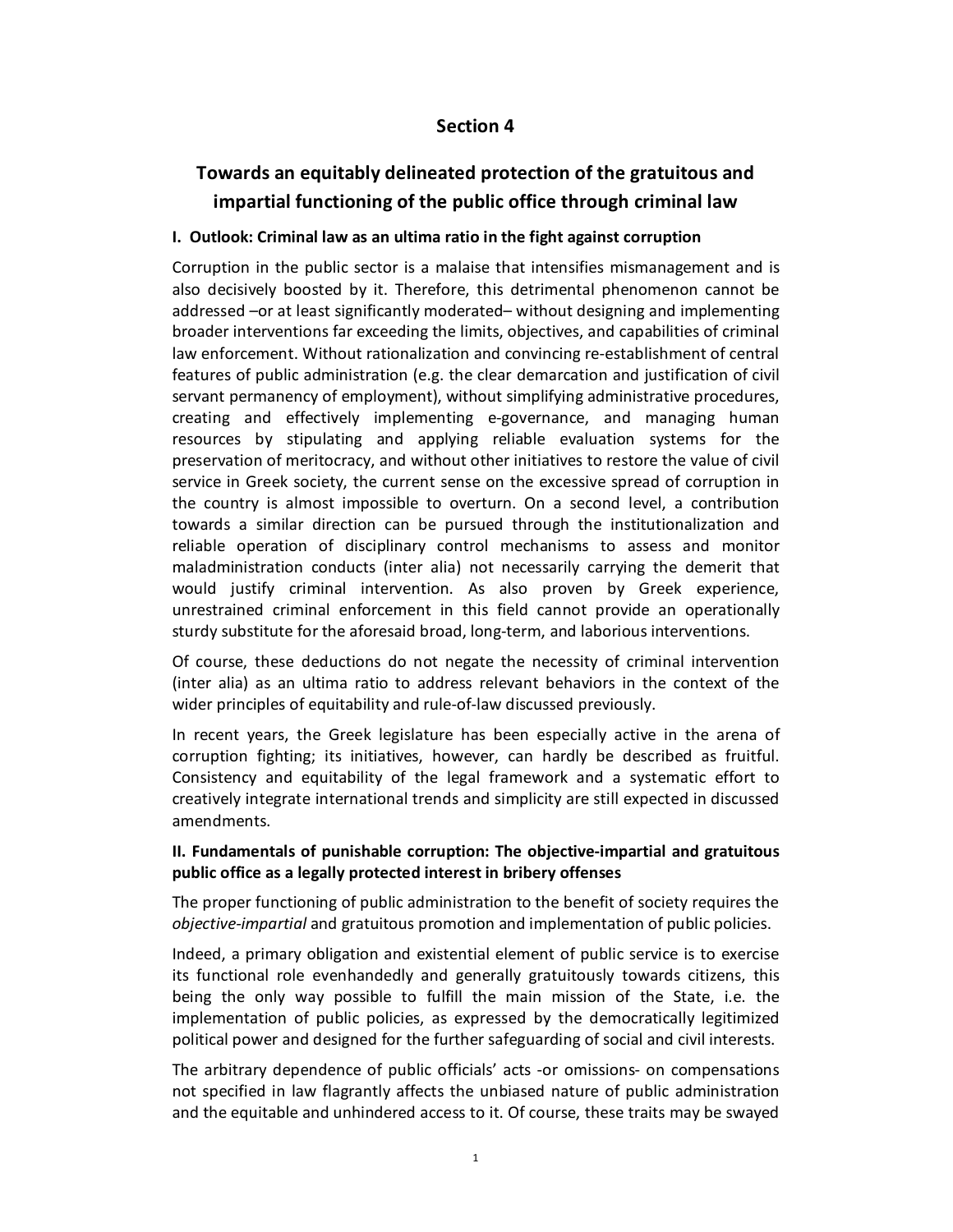by other individual acts or omissions of public officials (e.g. favorable treatment of relatives, friends, or power-yielding individuals without imbursement).

These elements essentially differentiate corruption in the public sphere from similar conducts in the private sector. Public service undoubtedly differs in function from any private entity: the prior is committed to serve citizens through implementing democratically legitimate public policies, while the employee structure of a private company by default serves the interests of its owners or shareholders, whose decisions it strives to implement. Therefore, infringing its operative apparatus, however important for the economy, is not only a lesser, but also a qualitatively different illegitimacy compared to violations against the public service.

In light of the above considerations, "passive" bribery (according to the formerly dominant terminology) of public officials for future acts or omissions is at the nucleus of behaviors whose penal treatment is somehow implicit in any equitable State. Apparently, bribe-taking may not necessarily be linked to the threat of an unlawful omission of a rightful official act, or even be associated with the implementation (actual or intended) of official duty regardless of the citizen's willingness to concede to the public official's proposal. Consequently, it is possible that such conduct does not actually annul citizens' access to public services, nor does it disrupt the effective functioning of public administration in relevant fields. In such marginal cases, one can nevertheless acknowledge that bribed employees not only exploit or abuse their position to obtain an unlawful financial gain, but also improperly –albeit not insurmountably– obstruct the access to public service, thus affecting its abovementioned objective function.

Equal access for all citizens to public services is also obstructed by quae pro quibus for acts or omissions violating rightful official duties (bribery for illegal acts): the equitable, objective, and unbribed functioning of public service is supra-individual in nature and, therefore, the crucial element therein lies not in the bribed official granting access to a service that the particular citizen would otherwise not have enjoyed, but exactly in the fact that this accessibility is not granted to other persons. According to these contemplations, such distinct features should be ruminated in the sentencing stage, becoming neither building blocks nor gradation criteria for punishability. The same also applies to bribery for completed acts; in this case, the service is affected by the addition of a reprehensible supplementary term associated (even retrospectively) with the performance of each official duty. Therefore, the end result of such behaviors links the implementation of public service's missions to the obtainment of unwarranted advantages. In that way, public officials who are by definition required to provide equitable access for the benefit of society, become either impediments to this access itself, or facilitators of discriminatory access.

This sequence ultimately justifies the autonomy of unbribed public service as a distinct criminally relevant aspect of efficient and unprejudiced functioning of public administration.

Hence, the legality or illegality of every official activity associated with and undue advantage should not be a decisive criterion of criminal liability graduation, as any additional demerit could be covered by individual provisions on public administration offenses, malfeasance in office (discussed below), or even variations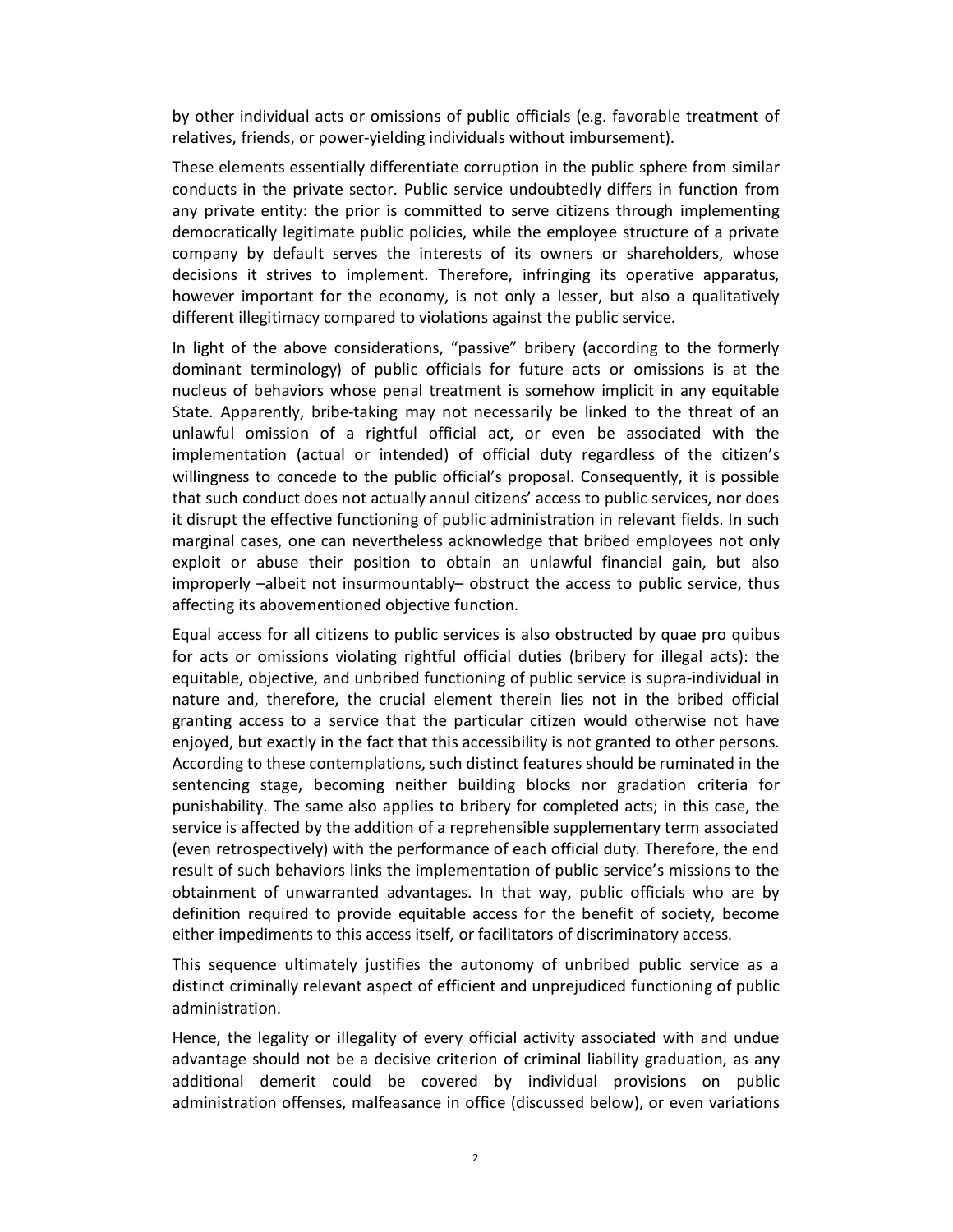within the same penalty scale in the sentencing stage, as long as no other public administration breach applies.

The transaction element present in many cases of corruption favors the initial understanding of "active" bribery's demerit similarly to that of "passive" bribery. However, one can see that this issue can stir further contemplations. For example, in large-scale corruption, the briber's conduct may sometimes reflect a greater demerit, as the lure of a substantial reward may drive a minor employee to violate the objective administrative function, thus carrying a reduced mens rea compared, e.g. to the blackmailing public official; nevertheless, this condition may considerably diverge in small-scale corruption, when the citizen is forced to succumb to the public official's demands, or even follow the "typical" path to gain access to basic public goods. Still, it seems preferable that these factors are worded in criminal law as specific sentencing rules that may result in reduced or increased penalties according to criteria such as the exercise of pressure by the public official, the existence of an enforcement relationship, or even a relevant initiative on behalf of the public official or the citizen to guide the implementer in tackling this complex matter without rigorous commitments.

Considering the appropriateness to enact culpability for acts of bribe-receiving for trading in influence, i.e. in absence of a clear link between the illegal transaction and the performance of a specific act by the bribed official, one can argue that, apart form the abuse of the official apparatus for personal interest, it is critical here that the objective-impartial functioning of the public service may be compromised, to the extent that bribing imposes empirical risk factors to the future exercise of official duties under the influence of the received advantage. Therefore, the enforcement of another significant obstacle is attempted upon the unimpeded rendering of an evenhanded public service. The same considerations support sanctioning for the corresponding "active" bribery.

#### **ΙII. Aggravated bribery offenses**

Evidently, the sufficiency of an equitable legitimacy in typifying aggravated bribery is a question of complex weighing and arduous legislative alternatives.

Passive bribery offenses are predominantly encumbered when the public official involved in the illegal corrupt transaction is: (i) a *political official-overseer* of a public service at a central level or in the local government (: Prime Minister, members of the cabinet, deputy ministers, prefects), (ii) an *MP*, when the corrupt transaction concerns their abstention or specific participation in a vote, and (iii) a *judge*, when the bribery affects the exercise of their duties in administering justice.

Violations against the operation of the abovementioned *sensitive areas of public service*, which result both from the extraordinary position of the offending public servant at the highest echelons of the state apparatus (executive, legislative, and judicial) and the exceptional importance of the purchased official act, justify stricter threatened sanctions, even at the felony level.

Enacting aggravated offenses is justified in other *serious cases of passive or active bribery*. Diagnosing the severity of the illegal transaction which may incur amplified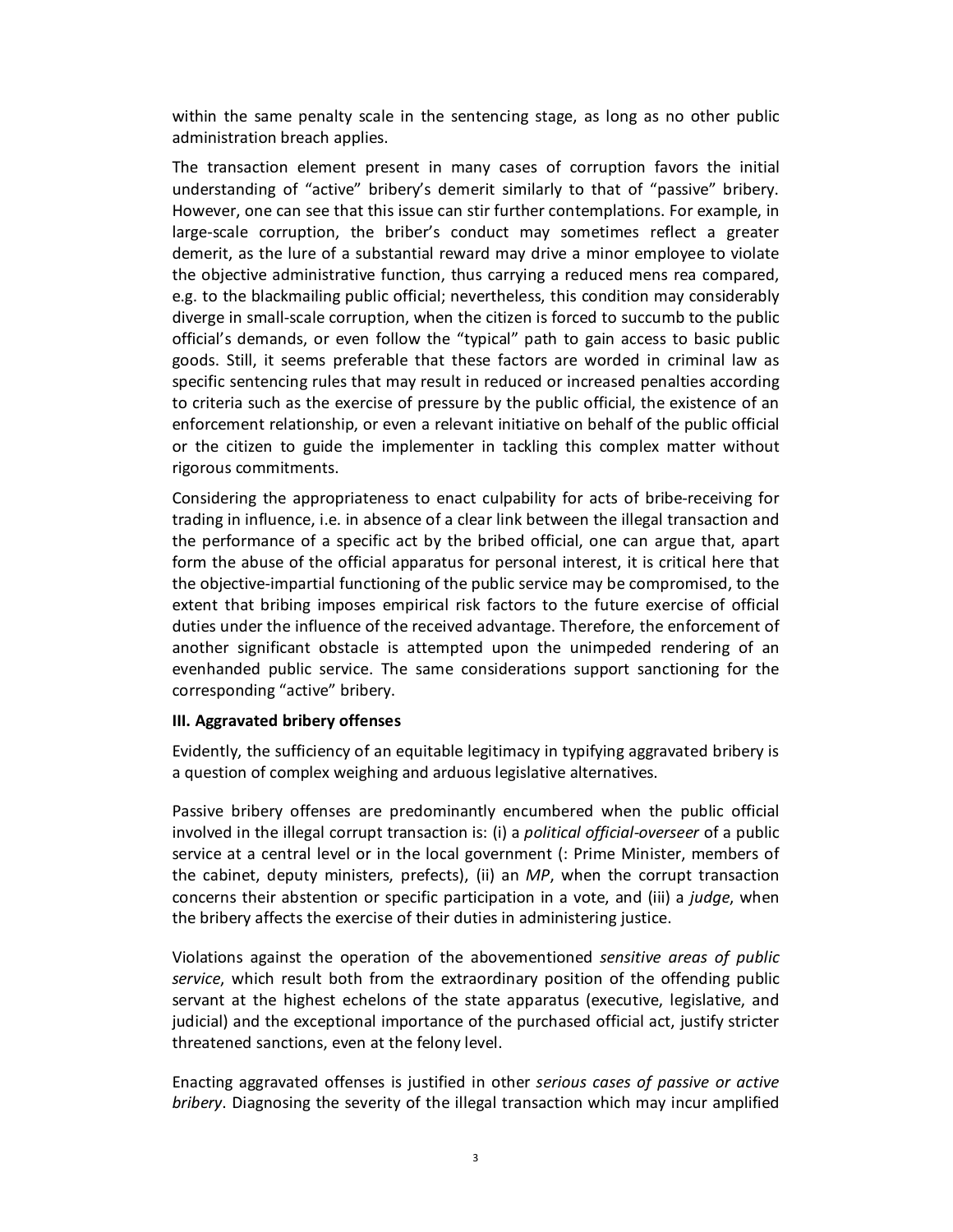sanctions (even at the felony level) should employ targeted criteria to prove the grim damage to public service functioning. In the case of bribe-receiving, that condition is met by: (i) *the repeated and systematic perpetration*, when the offender uses it to derive *income*, (ii) the perpetration by a *senior public executive or a public official acting as head of independent administrative authorities or legal entities under public or private law included to the public sector according to criminal legislation, or by an official during their inspection over administrative agencies*, and (iii) the *excessive value of the benefit*. In the case of *bribe-giving*, the corresponding factors are: (i) *the repeated and systematic promise or offering of gifts to the benefit or on account of a corporation or a business venture carried out by the offender or a third party*, through (ii) promises or offerings of gifts to *senior public executives or officials for and during their inspections over administrative agencies*, and (iii) promises or offerings of benefits of *excessive value* (determined as in the aggravated offenses against public property).

However, such acts perpetrated by or in favor of *senior public executives or public officials acting as heads of independent administrative authorities or legal entities under public or private law included to the public sector according to criminal legislation, or officials during their inspection over administrative agencies* should not establish aggravated bribery when the relevant benefits are of *small value*; in such cases, the harm intensity against the public service can still be countered through the stricter penalties envisaged for the respective non-aggravated offenses.

With the exception of bribery by or in favor of a senior public executive manager or an official during inspections over administrative agencies, the abovementioned conditions should establish particularly aggravated variants of corruption offenses which involve judges, MPs, and other senior political officials.

#### **ΙV. Leniency for bribery perpetrators – Aims and limitations of equitability**

A typical characteristic of corruption behaviors, particularly of briberies, is their *inherent secrecy*, as the unlawful transaction takes place exclusively between two – possibly punishable– individuals. With the possible exception of cases when public officials blackmail, bribery is a transaction without a victim that could denounce it as a criminal behavior. Therefore, acts of bribery are rarely disclosed.

In light of the above and in acknowledging the challenges faced by law enforcement agencies, the legislature attempted to *motivate* bribery offenders to leak the illegal transaction through leniency measures in Art. 263B GPC; such provisions are also *deterrents* to the conclusion of the bribery agreements, by increasing the odds of exposure. By envisaging preferential treatment for the participant to the agreement (and especially the briber), the legislator attempts to breach the trust between the parties to such illegal transactions.

In current law, Art. 263B GPC provides *impunity* (§ 1) *for perpetrators of active bribery* (regardless of their status as public officials or not) who willfully and prior to any investigations disclose it to competent authorities, while paragraphs 2-4 provide the opportunity for favorable treatment of bribery offenders (reduced penalty and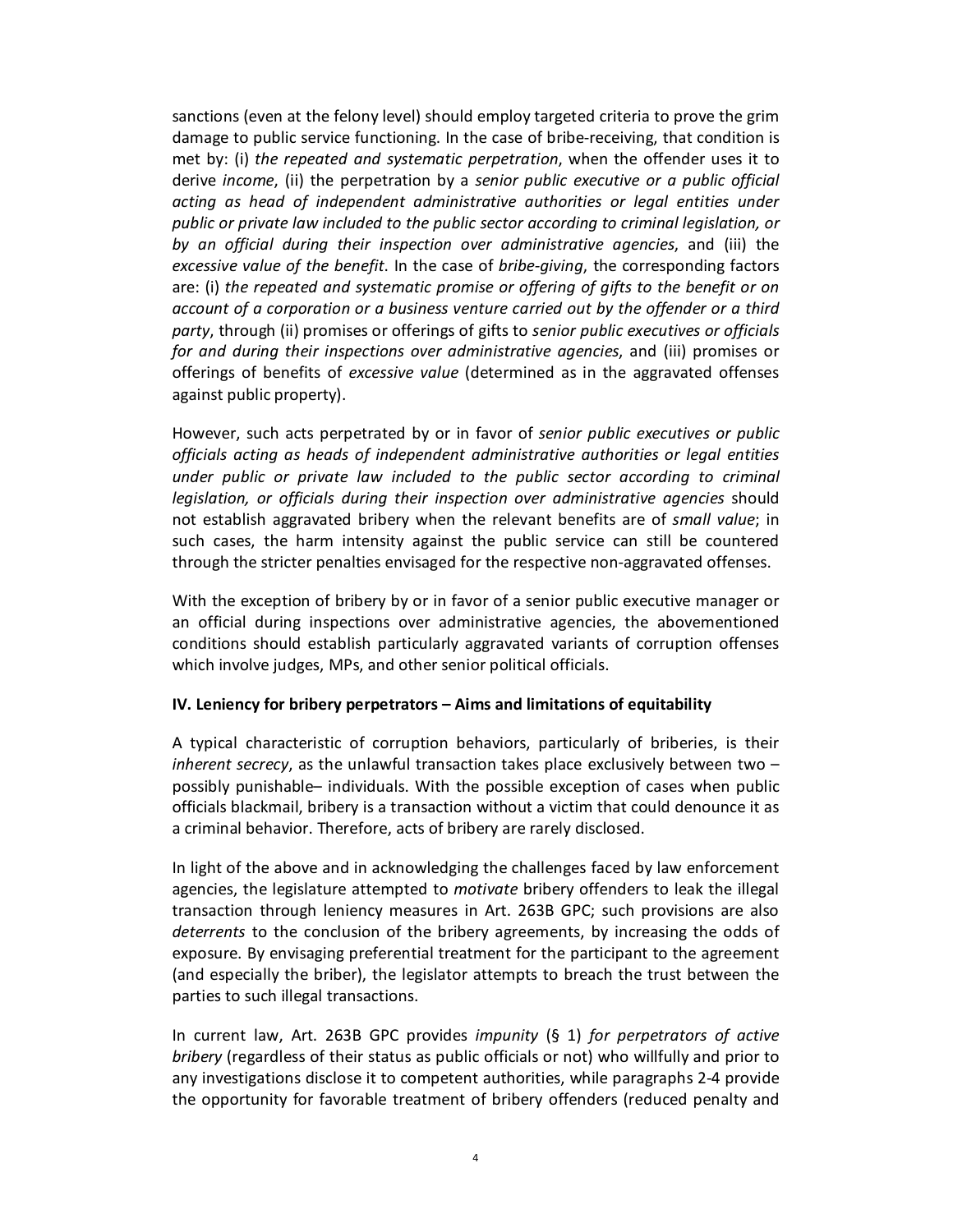potential sentence suspension even outside the conditions of Articles 99 and 100 GPC) who -even until the closure of the appellate procedure- help reveal the participation of public officials (senior staff when whistleblowers are also public officials).

The provisions of §§ 2-4 reflect the so-called *crown witness* (Kronzeuge) institution, modeled upon the corresponding provisions for drugs (Art. 27 Law 4139/2013) and organized crime (Art. 187B GPC). They aim to: (i) *prevent* bribery offenses, and (ii) *facilitate their exposure*, once committed. The same objectives are also served by the briber's impunity according to Article 263B § 1 GPC, regardless of the provision's correctness. Of course, the question is whether such leniency is also dogmatically justified under substantive criminal law.

Although both crimes are initially threatened with the same sanctions, the leniency measures *mainly concern perpetrators of active bribery*, especially when they are not public officials. Such offenders are often the most "vulnerable" parts in the illegal transaction, especially when the latter concerns a future official act; even if they did not fall prey to extortion by a public official, they have paid for an uncertain quid pro quo. For this reason, it is easier for the legislature to "approach" them rather than the public official, by proposing a measure of leniency.

The legislature's choice to grant the opportunity of a favorable treatment (in the form of a reduced sanction and its suspension, regardless of the terms in Arts. 99 et seq. GPC) for bribe-takers or even bribe-giving civil servants is also comprehensible when they help reveal the involvement of a higher-ranking official. Indeed, superiors are those who usually control the illegal operation mechanisms within the public service, and it is only rational that the legislator's equilibrium of expediency be directed towards the disclosure of their involvement in corrupt transactions, with the promise of a more lenient handling of their junior accomplices.

Acute concerns are raised by the impunity envisaged for perpetrators of active bribery who voluntarily disclose their conduct to the authorities prior to any relevant investigation. Firstly, a question exists on the ability to substantially justify impunity beyond reasons of expediency. It is a fact that the perpetrator's initiative enables justice to restore legitimacy where such a capability seemed nonexistent without its own activation in a criminality area where the inherent secrecy vastly impairs detection by the crime-fighting apparatus. It is also worth considering that in other jurisdictions, the essential facilitation of crime solving by means of cooperating with the authorities after the perpetration is a mitigating factor yielding a reduced sentence. Therefore, for all leniency measures currently provided in Article 263B GPC, a lower penalty could not be contradicted. Conversely, even the voluntary disclosure prior to any investigation cannot be considered a repentance that eliminates criminality, as the voluntary conversion of the offender does not restore the violated legal interests of the pro bono functioning of public service. For this reason, the impunity of Article 263B GPC is unjustifiable.

To the extent that the voluntary conversion of the perpetrator of active bribery prior to any relevant investigation by the authorities is a generally recognized mitigating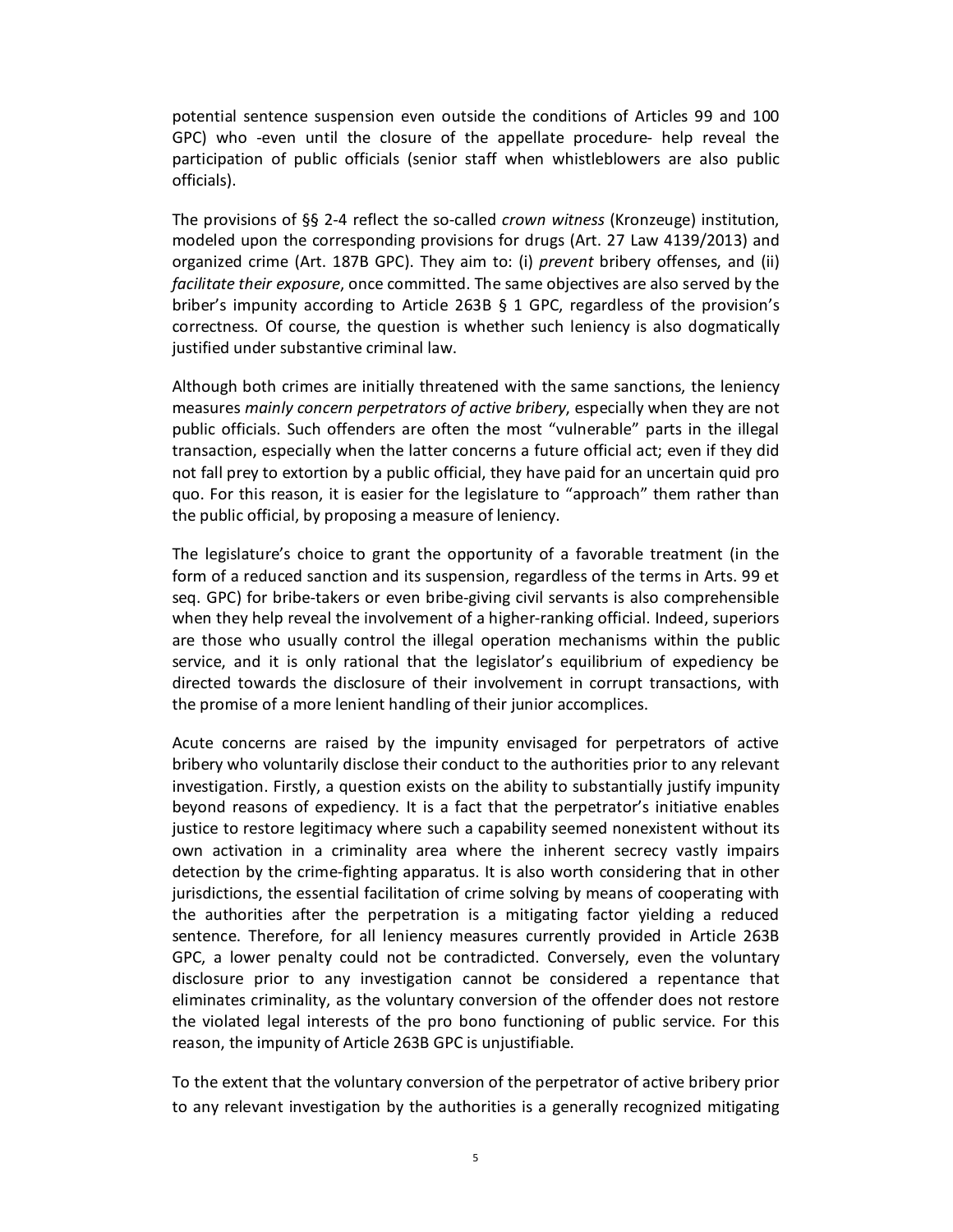factor that serves both the prevention and efficient detection of corruption, the provision for lenient treatment should be maintained. However, instead of the impunity, it would be doctrinally more appropriate to envisage a mandatory double reduction of the imposable penalty (Art.  $44 \xi$  2 GPC), an automatic suspension of its execution (irrespective of Arts. 99 & 100 GPC), and *additional terms* ensuring the effective realization of the abovementioned objectives. Firstly, these benefits are clearly related only to instances when one or more acts of corruption have been committed apart from active bribery, i.e. cases of "integrated" corrupt transactions. Moreover, they should explicitly depend upon the disclosure of *all* information known to the offender about the committed bribery offenses, and not just a part of them. Therefore, a provision should be added regarding the mandatory suspension of prosecution for the cooperating briber on behalf of the public prosecutor of the court of first instance (with the approval of the prosecutor of the court of appeals), until the accuracy of the unveiled information is confirmed.

To regulate the functionality of the individual leniency measures without systemic contradictions and doctrinal inconsistencies, for cases currently regulated according to Art. 263 §§ 2 et seq. (: bribery offenders uncovering participation of public officials –senior executives when whistleblowers themselves are civil servants– *during the procedure*), instead of a double sentence reduction, a mandatory single reduction should be envisaged, together with a preservation of the current provision for a possible suspension of its execution (even if the general suspension conditions do not apply). On the other hand, as applicable today, any beneficial treatment granted to wrongdoing public officials in these cases, should depend upon the restoration of property acquired via criminal corruption.

By including the above requirements, the favorable treatment of bribery offenders can still be acceptable, in the sense that they contribute to the functioning of criminal justice and to the revelation of truth in cases where crime detection is otherwise either impossible or extremely challenging.

## **V. The extent of punishability in the fight against corruption under Greece's international commitments – Trading in influence**

Greece is internationally committed to criminalize *passive and active trading in influence*.

The intermediary's conduct, provided that their assurances on the probability of an undue trading in influence are truthful, endangers the legal interest of the public service insofar as the intermediary (due to their status, connections, and contacts) permits or at least facilitates a partial and biased access of third parties to the service. Moreover, even in the (more debatable) case where assurances as to the probability of undue trading in influence are fabricated, the intermediary plays a role comparable to that of a public official in bribery. There, the employee becomes a provider of inequitable (or any) access to the service for individual gain, thus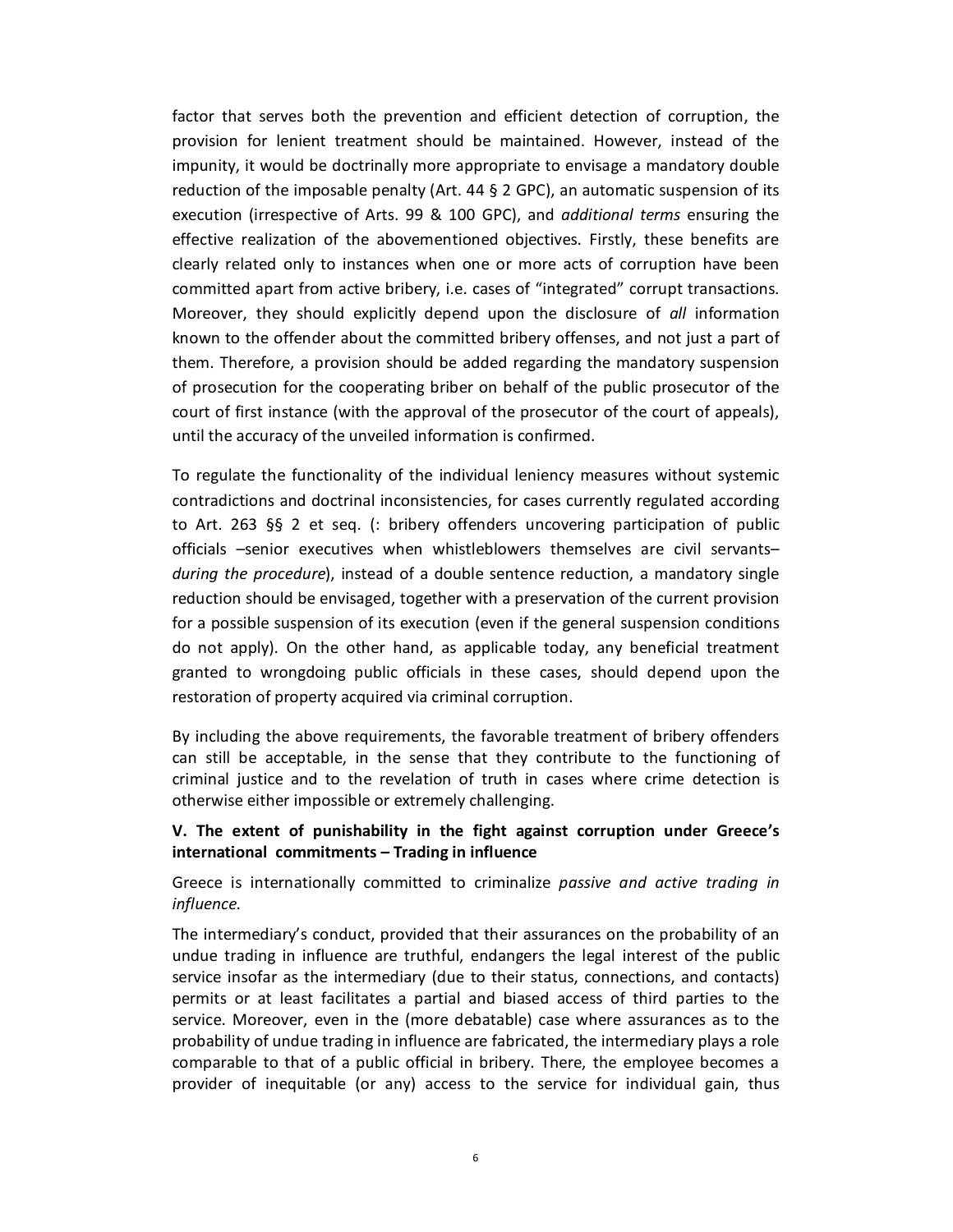impairing the gratuitous relationship between the citizen and the public service; in trading in influence, such activity is promoted by the intermediary.

The above findings can only partially justify the superior protection of public service from trading in influence; nevertheless, they cannot justify the equivalence in sentences envisaged for bribery violations, where the service is inflicted internally by the civil servants themselves and the linkage to the public officials' activity is much more evident. The anti-crime intervention becomes more difficult when assurances on the feasibility of the undue influence are false, i.e. when the middleman deceives the interested transacting party. As the punishability of such behaviors is imposed by Greece's international commitments, the lack of a real risk for an unconditionally impartial and unbiased access of the third party to the service requires a milder treatment compared to factual assertions. This is only established in the abovementioned improper interference of a third person and a reward to the relationship between the citizen and the public service; the criminality of the property infringement is covered through the provision for fraud.

Currently, the Greek legislature typifies criminal trading in influence (Art. 237A GPC) through acts that are completely detached from the corruption nucleus. The prior describes the demand or promise of an advantage for the future exercise of undue influence over a public official's decision. The problems with these provisions are further reinforced by the fact that the intermediary does not represent the public service, in contrast to the public official who has it at his/her disposal to abuse at any time. It would be better to punish the intermediary and the third party for a completed trading in influence, *if they have at least agreed upon the future exercise of undue influence by the prior*, as in this case at least a risk factor for future infection of public service. Of course, such a solution seems to contradict Art. 12 of the (binding) Convention on Corruption of the Council of Europe. However, this divergence is only ostensible, as offering or demanding a quid pro quo for such conduct generally constitutes attempted trading in influence.

#### **VI. Digression: extra protection of the impartial functioning of the public office without establishing an undue benefit?**

As mentioned above, the impartiality of public administration and the equitable and unhindered access to it can be impaired by other (i.e. non-bribery) acts or omissions of the public servant, with the latter neither necessarily expecting or actually deriving a benefit, nor fulfilling the actus reus of another relevant special crime.

In a society like Greece, the influence of interpersonal and family relationships in everyday dealings (including those with the State) is strong and sometimes negative; hence, promoting an objective-impartial public service faces additional challenges.

In current law, such conduct can be regulated by the broad provision on breach of duty (Art. 259 GPC), according to which the punishable impartial act of the public official must -correctly- infringe a specific official duty.

However, the unclear conditions of imputability in this provision raise doubts as to whether the debated countering of particular conducts that violate (sometimes intensely) the evenhanded functioning of the public service passes through the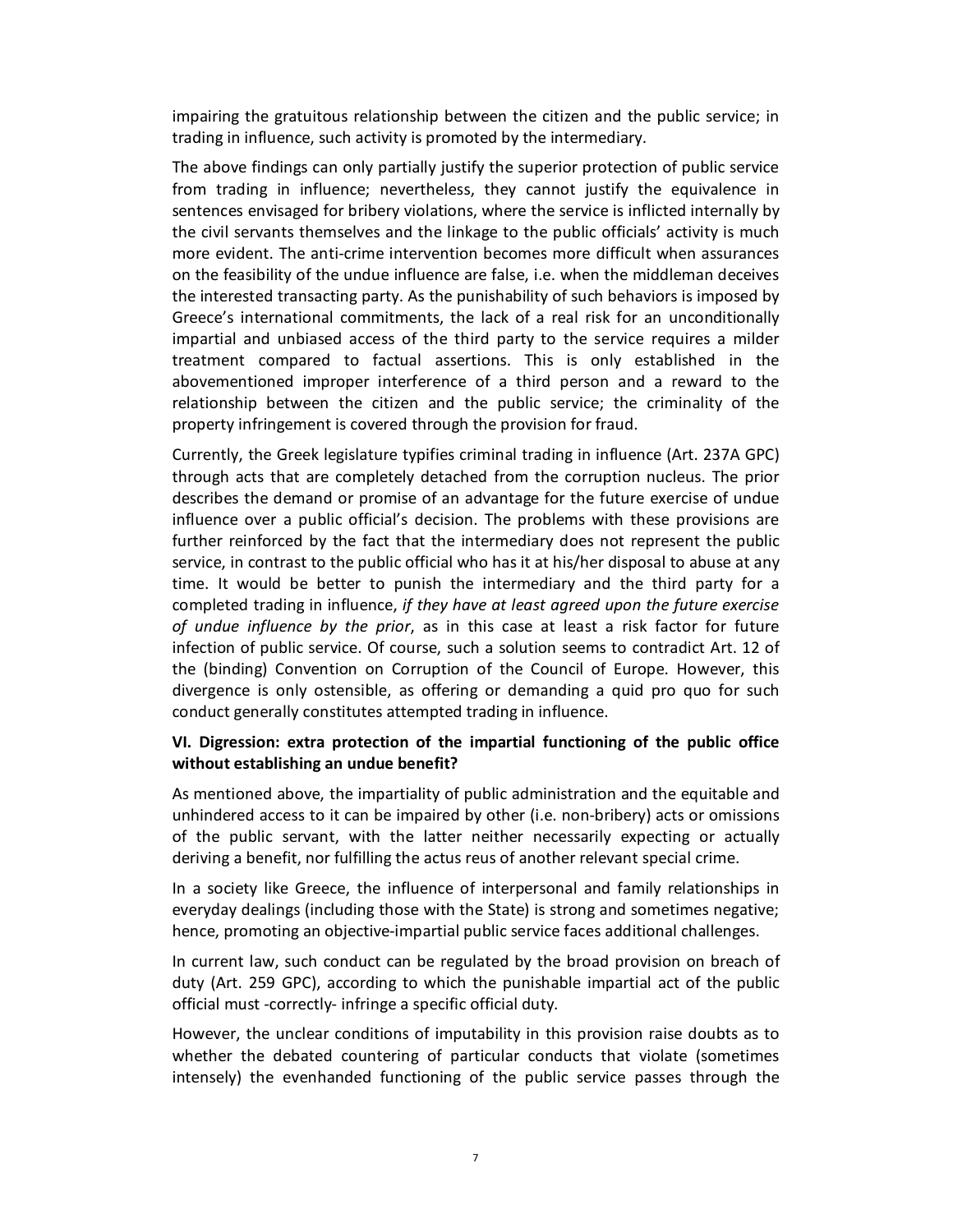aggravated form in Art. 259 GPC. This would require a thorough restructuring of this general crime of public corruption.

Provided such a wider reform, one could examine both the formulation of a plausibly more stringent penalty range and the introduction of aggravated liability for specific fields of official action, whereby breaches of duty may sometimes be linked to a severe infringement against the equitable functioning of public services (e.g. public procurement, staffing, human resources assessment, nationwide entry examination procedures for Universities, the National School of Judges, etc.).

#### **VII. Special provisions a la money laundering to endorse anti-crime policy in the public sector? Declarations of assets – Illicit enrichment**

*Omitting to file a declaration of assets* and *filing a false or incomplete declaration* (Art. 6 Law 3213/2003) fall under a preventive and repressive apparatus for tracking "slush funds", whose effectiveness is equipped through criminal law in a way that strongly resembles the approach to money laundering. These provisions establish additional liability for undeclared assets to civil servants-officials and to a multitude of other persons legally bound to file such statements. In effect, this enables sanctioning even without verification of the assets' criminal nature (much less their association to corruption), therefore further facilitating the recovery of property that was only allegedly accumulated from suchlike conduct, as the evidentiary corroboration of such claims is not compulsory. This can potentially solve all complex issues of discovering and fairly countering the specific criminality, as instead of requiring the fulfillment of all elements of bribery, it settles for the intentional noncompliance with an administrative obligation to declare the financial situation.

One could already challenge the rationale and -especially- the intensity of this anticrime reprisal in terms of legally protected interests. Its criticism based upon the ECHR-solidified right to non-self-incrimination is intriguing, though contested by the assumption that those liable to file a declaration hold the respective public or other position in free will, which they may negate at any time. Evidently, this argument retracts proportionally to the expansion of such liability to more individuals.

However, it seems that the systemic issues and problems of "penal inflation" in the relevant provisions are more critical. One may wonder how undeclared assets can establish criminal liability -even at the felony level- without linking them to any general or specific official act or other function, while the Greek legislature has so far widely rejected the (narrower, compared to the declaration of assets) international trend for establishing money laundering by merely requiring proof of the illegal source of assets. Therefore, the better option requires abandoning the recent legislative choices by annulling the relevant criminal provisions.

Definitely, this does not imply that the whole system of asset declarations should be abandoned. To the contrary, its further operational and organizational fortification (electronic data processing, adequate and reliable staffing of relevant committees, etc.) is absolutely beneficial and crucial, as is its association with proportionate and effective administrative sanctions that can express equitably (if not optimally) the real added value of the issue. In this context, the detection of fraudulent noncompliance to the relevant obligations aiming to conceal assets of significant value should entail corresponding disciplinary measures, including permanent discharge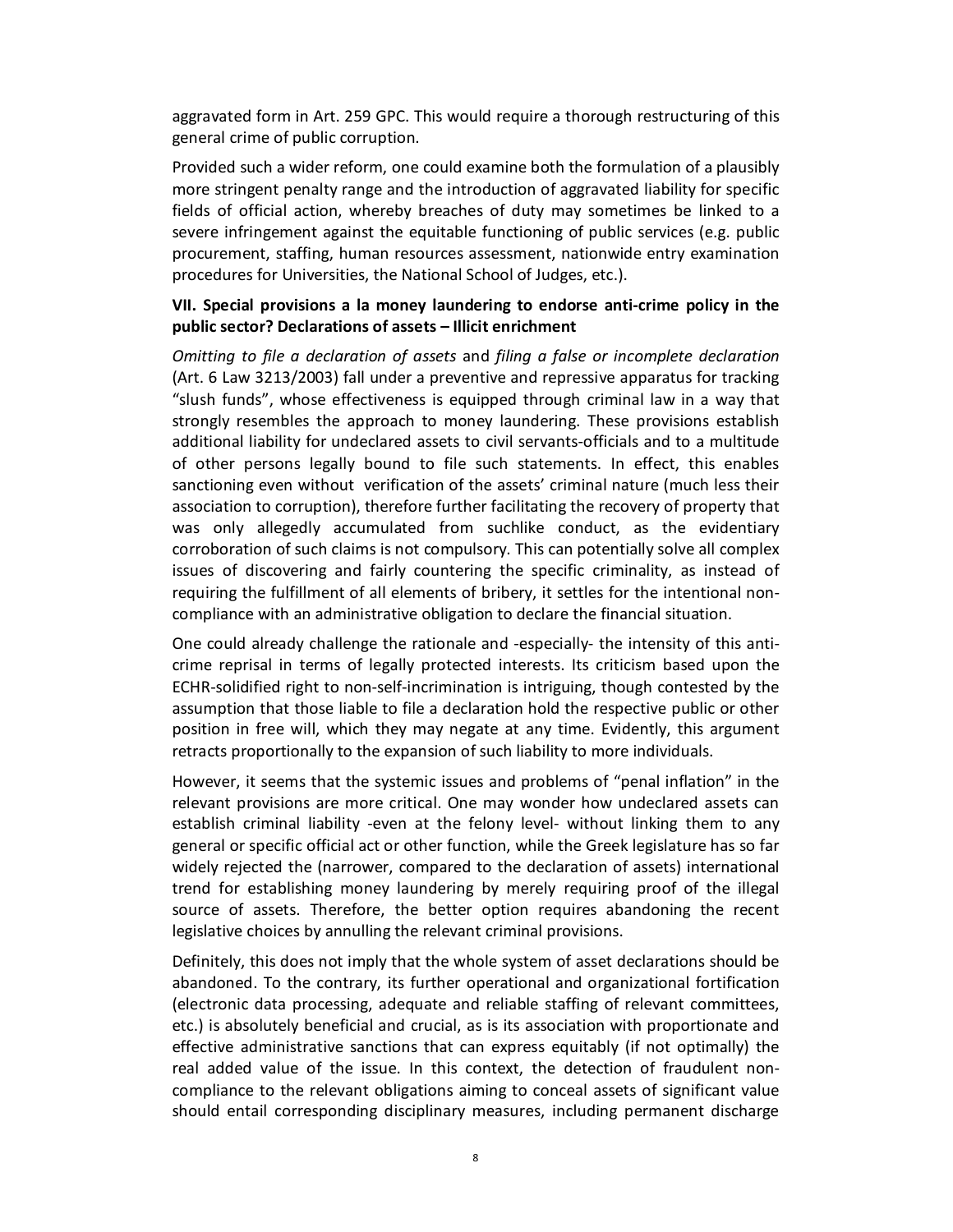for serious offenses, additional administrative pecuniary sanctions to counter relevant behaviors of accountable non-public officials (e.g. journalists), as well as a *compulsory dispatch* of the file to tax authorities and the Agency of Law 3691/2008, to investigate the possibility of criminal fraud and money laundering. Under the same system, additional safeguards could be introduced to ensure asset recovery (: immediate freezing and judicial seizure of all undeclared assets in favor of the State), together with flexible provisions aiming at a more effective functioning of this special monitoring mechanism (e.g. sample inspections of statements according to risk analysis upon criteria relating to the specific agency, responsibility status, etc.).

Alternatively, and possibly requiring a more mature and collected public debate, one could at the very least vouch for the restriction of punishability by *adding extra requirements in relevant crimes* (*e.g. the undeclared assets should in any case originate from crime, or abuse of power, or malfeasance in office*) and a significant cutback in envisaged criminal sanctions, including a subsidiarity clause for asset declaration offenses as to the abovementioned relevant violations.

The definitive choices on the previous issues formulate the stance of the Greek legal order against illicit enrichment. While the provision that criminalizes the omission to file a declaration of assets remains valid, the legislature's compliance to the nonbinding UN Convention on illicit enrichment (which is not deemed appropriate for the abovementioned reasons) would not serve any further expediency.

## **VIII. Defining "public official" in the fight against corruption within the international and EU institutional context and its adoption by Greek legal order**

#### **1. The definition of "public official" within the international institutional context**

Over time, the definition of "public official" received international influences and broadened to include officials of international organizations and other States; hence, the national legislature is urged to protect public office as and international, EU, or simply foreign legally protected interest.

Two trends are recorded in international conventions on the definition of "public official": *the first refers to the designation outlined in the legal order where he/she is employed, while the second provides a definition according both to the formal criterion of (official) employment status and to the substantive criterion of undertaking a public function, office, or enterprise*. Adopting the first pays almost absolute respect to the choices of a legal order, as the relevant designation can only be determined based on national definitions; adopting the second (i.e. accepting a combination of formal and substantive criteria even if it concerns a public official of another State) leads to the broadest possible definition and, thus, to the broadest possible criminal repression of the relevant acts. Choosing the latter scheme that combines the conventions of the UN and the OECD is not accidental: they penalized the *active* bribery of foreign officials in *international business transactions*, and thus aimed at safeguarding the international financial competition. To achieve this goal to the maximum extent possible by applying criminal law provisions against bribery, the definition of "public official" as to the relevant offenses should be the broadest possible.

#### **2. The definition of "public official" within the EU institutional context**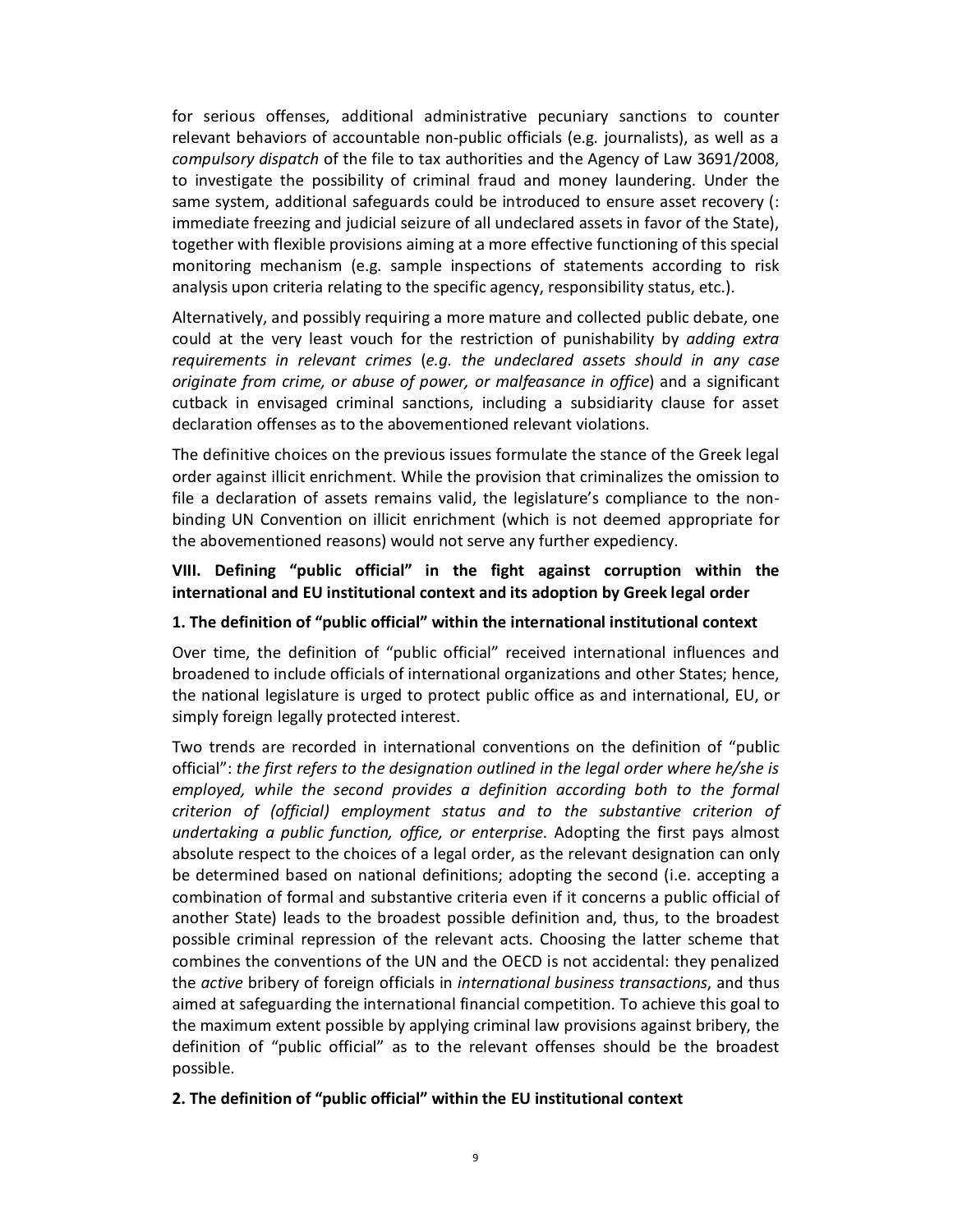As a sovereign entity, the EU provided a definition for the European official; to that end, it basically combined a formal and a substantive criterion, leaving Member States to provide corresponding definitions for their national public officials. Thus, it promoted a largely *non-intrusive* approach to the relevant choices of Member States in defining the terms "national or foreign public servant"; however, as to the European (Community - now EU) officials, it adopted the broadest possible version.

## **3. The incorporation by Greek law of the international institutional framework for the definition of "public official"**

Under Greek law, the definition of *national public official* that derives from the combination of Articles 13 point a and 263A GPC exceeds the relevant requirements of the international community to which Greece pledged.

On the other hand, as regards the term "*foreign public official or official of international organizations or members of international tribunals*", the Greek legislation correctly restricts the application of Articles 235 §§ 1 & 2 and 236 GPC to officials of international organizations and members of parliamentary assemblies of international organizations *to which Greece participates*, and to members of international tribunals *whose competence it has recognized*. However, as regards the concept of "*public official of another State*", one wonders if it is appropriate for Greek legislation to not include any restrictions, as is the case with Art. 263A GPC.

Having primarily ratified the Convention of the Council of Europe (which refers to the national legislations for the individual definitions for "public official"), Greece is constitutionally (Art. 28 § 1) bound by the legislatively superior ratifying Act, and therefore cannot provide its own definition for "foreign national official of a Member-party to this convention", but must accept the one given by the corresponding foreign legal order, unless it is incompatible with its own. On the other hand, however, the ratification of the OECD and UN conventions on corruption (also via superior legal documents) allows the Greek legislature to define the term "foreign public official" by adopting the designations therein (to which Articles 236A § 2 points d & e GPC are indeed consistent). This practically means that the culpability thus created for acts of foreign public officials may also include States that do not adopt the same definitions for their civil servants and are not bound by these conventions, as their rationale is substantively linked to the protection (inter alia) of the financial aspects of international business transactions, and therefore they vouch for the broadest possible definition, regardless of the designations granted by individual national parties. That is why it is imperative for Art. 263A GPC to continue "hosting" the extended definition to encompass foreign public officials, as envisaged by the international OECD and UN Conventions, without the restriction regarding only the Member States to these international organizations. Moreover, insofar as this extended definition applies only to crimes of public corruption and not all perpetrations involving public officials, it would be fallacious to reposition this provision to the general part.

## **4. The incorporation by Greek law of the EU institutional framework for the definition of "public official"**

On the other hand, as to the "*EU official*", Art. 263A § 1d is aligned with the relevant contents of the 1997 Convention. As to the term "*public official of EU Member-*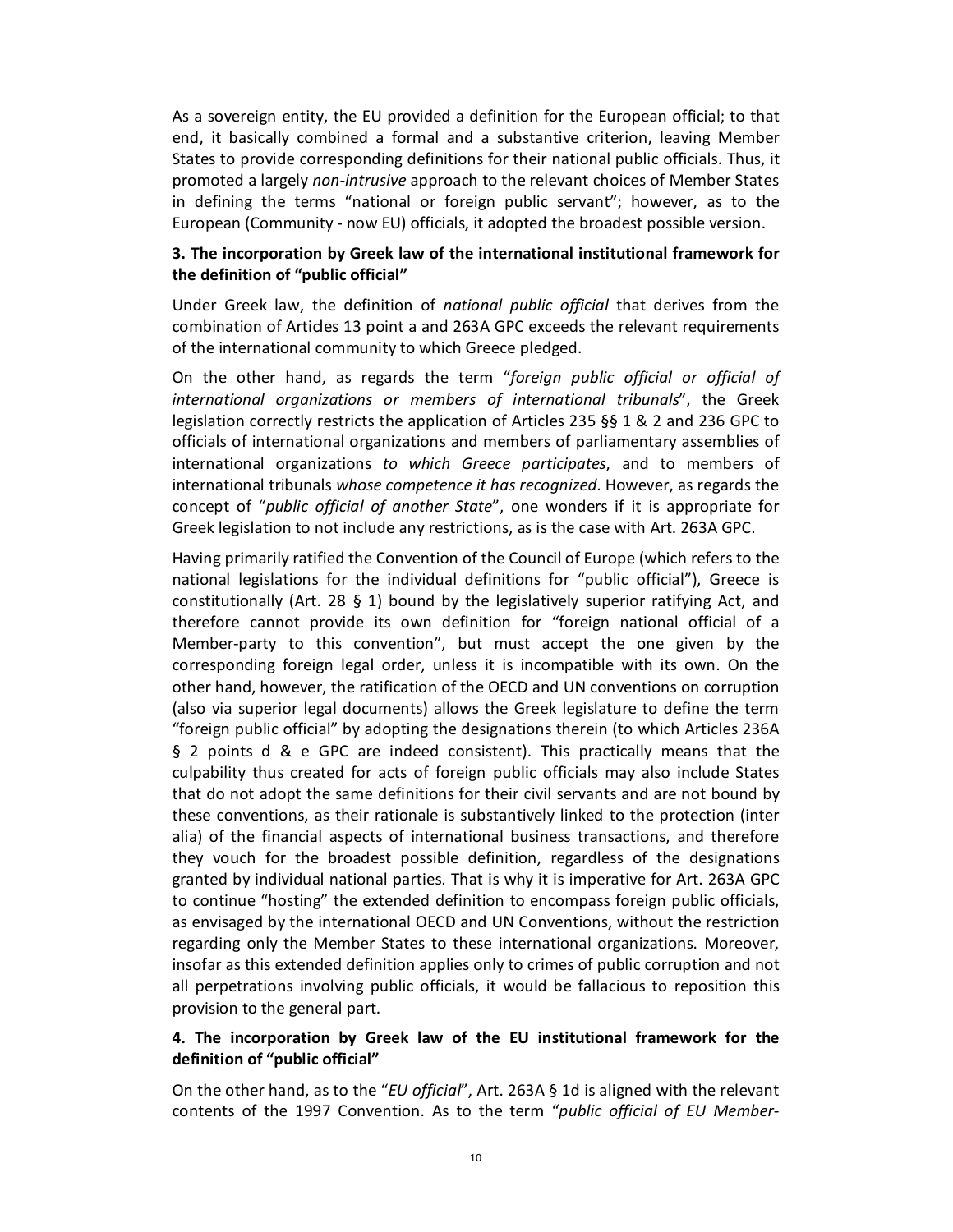*States*", the 1997 EU Convention prevails (Art. 1 point c) regardless of Art. 263A § 2 points d & e GPC. The prior underlines an obligation to accept the definition given by each Member-State state in its national law, unless it is incompatible with the national law of the prosecuting Member-State. Therefore, a Member State that does not use the broad definition of the Greek legal system for national civil servants (e.g. including even those serving in legal entities under private law that receive State subsidies) is not obliged to acknowledge bribery of a public official if such an act is perpetrated in its jurisdiction and involves an employee of a private legal entity that receives any State funding. The same should apply to Greece for Member States adopting such broad definitions, if one accepts the restriction in the relevant definition proposed herein.

Nevertheless, in relation to the provisions of the EU 1997 Convention for the above definition, it is generally worth noting that Greek law must take into consideration the respective designations in other binding international conventions (i.e. UN and OECD for active bribery in international business transactions), when their definitions establish broader criminality, i.e. beyond that allowed by the EU legal instruments, and when they do not contradict EU law.

**IX. Criminal jurisdiction for corruption crimes of officials employed in the EU, international organizations or tribunals, EU Member States, and third countries**

#### **1. State protective principle and establishing supranational criminal jurisdiction for the safeguarding of the national and EU public office**

While provisions on crimes against Greek or EU public property (with the exception of specialized tax offenses) essentially promote the safeguarding of shared and concurrently individual legal interests, corruption crimes intend to protect the public service, which is an exclusively "domestic" or "EU" legal interest that is appropriate to the structures and functioning of a state or supranational organization that serves society, and is not in principle protected by foreign jurisdictions. Due to that, the various jurisdictions for which public service is (inversely) a "foreign" legal interest usually establish supranational criminal jurisdiction to provide effective protection over their own public service, by prosecuting relevant acts without any additional conditions or restrictions, regardless of the locus delicti itself and especially regardless of punishability in the locus delicti. In this way, they apply the so-called state protective principle, described in Greek law in Art. 8 points c & d GPC. This option is justified in terms of legislative policy: although perpetrators of such crimes are asked to foresee the culpability of their acts under a law that lies outside the locus delicti, a violation of a legal interest that is exclusively "foreign" to the legal order of the crime scene (but has become such by another jurisdiction), makes it imperative for the perpetrator to account for the legal order originally linked to it.

The same basically applies for acts against the public office of the EU as a supranational organization. Upon the principle of assimilation, Greece provides a somewhat different criminal protection to EU public service than to its national counterpart. According to Articles 8 points c & d and 236 § 4 GPC, Greece establishes extraterritorial criminal jurisdiction to prosecute acts of corruption by or against EU officials given a) they are Greek, or b) they work for an agency or organization based in Greece, or c) the EU public office is infringed by a Greek national who bribes a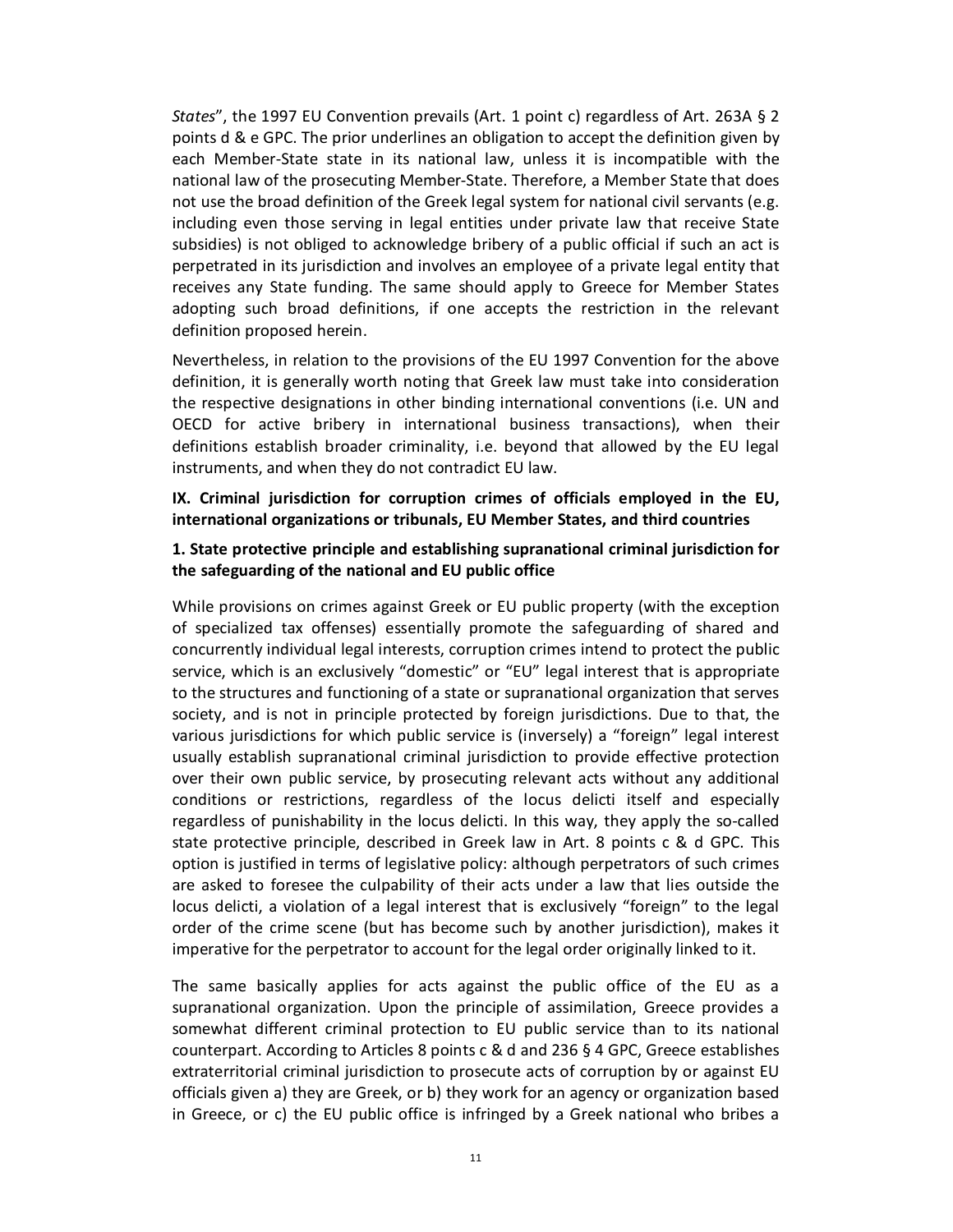non-Greek EU official abroad. If one of these requirements applies, these acts can be prosecuted in Greece regardless of their punishability by the law of the place of commission. Therefore, the EU legal right of EU public service via a Greek link to a specific event enjoys protection under criminal law on the basis of the State protective principle (now extended to supranational organizations and restricted to the abovementioned national features).

Choosing to restrict Greece's extraterritorial criminal jurisdiction regarding the protection of EU public office by means of introducing a certain national link is essentially correct: since EU itself is not competent to employ criminal protection (this being exercised through its Member States), an absolute assimilation would enable all Member States to establish criminal competence, which would cause issues of multiple concurrent jurisdictions for the same behavior and apparently place a profound burden upon the alleged perpetrators.

In this sense, the recent provision in Greek law for establishing extraterritorial criminal jurisdiction for offenses against the EU public office followed the right path. However, an oversight on behalf of the Greek legislature created a problem and a gap to be filled. As to the prior, Art. 236  $\S$  4 GPC stated that its implementation for acts committed abroad by Greek nationals need not satisfy the requirements of Article 6; in this way, however, it applies neither to bribery of magistrates of the ECJ or the ECA (aggravated according to Art. 237 § 2 GPC), nor to bribery of EU political officials and MPs (also aggravated according to Art. 159A GPC). These cases are also not covered by Art. 8 point d GPC, which regulates acts against or related to officials of EU agencies or institutions, as the provision applies only to Greek nationals. The proportional implementation of Article 236 § 4 GPC in these cases is not permissible, as it signifies an enlargement of Greek extraterritorial jurisdiction without dual criminality, i.e. an extension of punishability. Consequently, the legislature should correct this slip-up.

As to the gap: under the current legal status, if a foreign national bribes a foreign EU official abroad (even if the latter works for an EU agency or institution based in Greece), Greece cannot establish criminal jurisdiction for the prosecution of such active bribery, but only for its passive counterpart (Art. 8 point c GPC). Although the latter can obviously be prosecuted by the Member State of the employee's nationality, the absence of extraterritorial criminal jurisdiction for Greece is incorrect in terms of ensuring the uniformity of trial in such cases, since the active and passive legs are closely linked. Hence, Art. 8 point d GPC should be supplemented with a provision establishing jurisdiction when the act is directed not only against Greek EU officials, but also against employees of EU agencies or institutions based in Greece.

## **2. Establishing criminal jurisdiction to prosecute corruption involving employees of international organizations to which Greece is a Member State or international tribunals recognized by Greek legal order**

Unlike the case of EU agencies, the current regime does not recognize Greek extraterritorial criminal jurisdiction for: a) active bribery of employees of international organizations to which Greece is a Member State or international tribunals recognized by Greek legal order, b) passive bribery conducted abroad and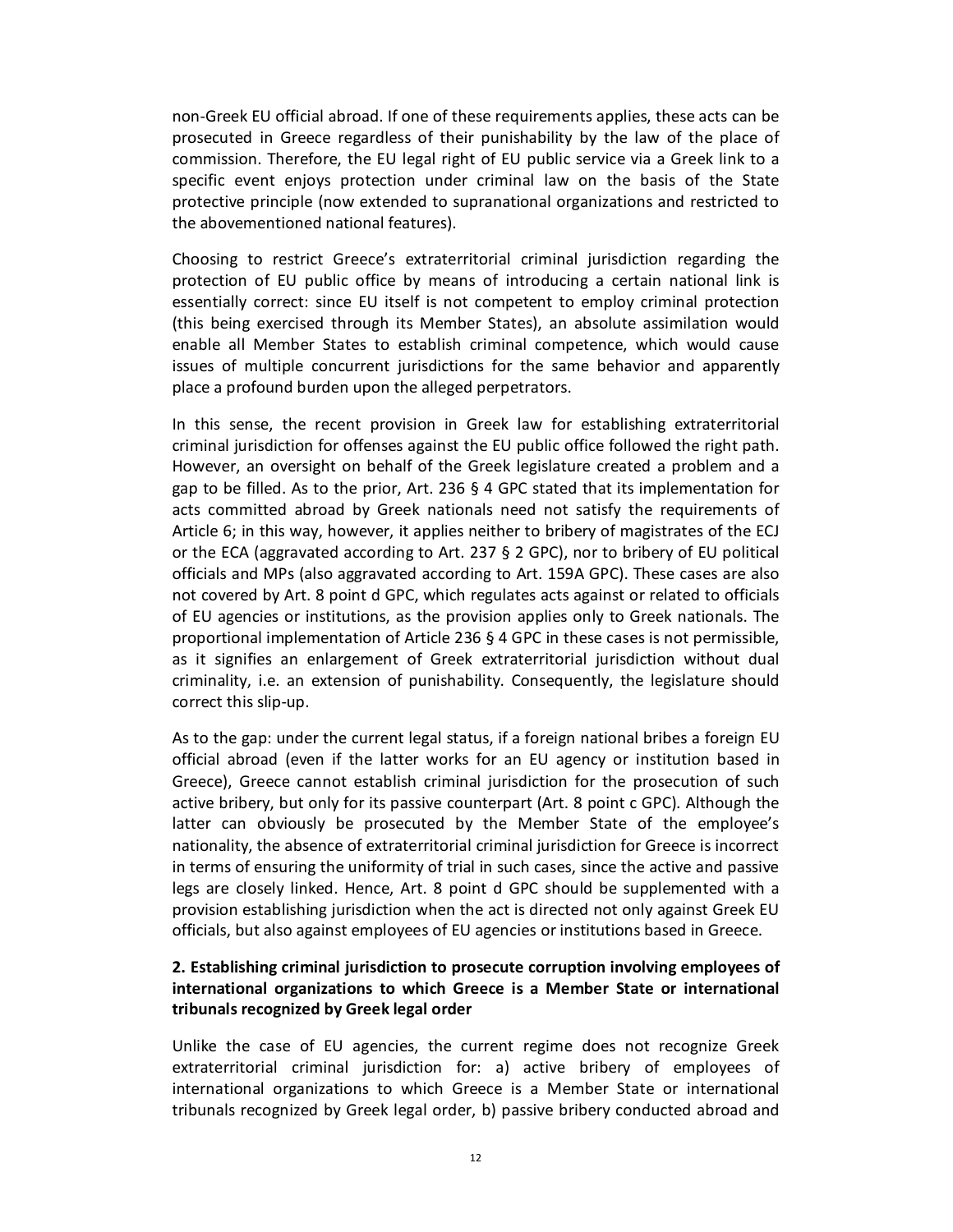involving such employees, even when the agencies or institutions are based in Greece (for EU, see Art. 8 point c GPC), and c) when a foreign national bribes a Greek official of such international organizations abroad (for EU, see Art. 8 point d GPC). Greek extraterritorial criminal jurisdiction is established only if the bribe-giver is a Greek national -without the need for dual criminality- (Art. 236 § 4 GPC), or the bribe-taker is a Greek national (Art. 6 GPC) -with dual criminality being necessary. These divergences are not justified, since the safeguarding of international organizations or tribunals should apply (without the dual criminality restriction) to the legal orders of countries they are based in, and to the countries of employee nationality.

#### **3. Establishing criminal jurisdiction to prosecute corruption involving foreign public officials**

None of the three main international conventions (: OECD, UN and Council of Europe) requires ratifying States to establish extraterritorial criminal jurisdiction to prosecute acts of corruption involving foreign public officials, regardless of dual criminality. Even the OECD Convention (which is more than any other inclined to protect additional legal interests beyond the public office) expects cosigning States to establish such jurisdiction for active bribery in international business transactions conducted abroad by their nationals *under the same terms generally enforced* (Art. 4 § 2). As to the definition of "foreign public official", when not left to the discretion of the legal order that granted the relevant status, international conventions (e.g. Convention of the Council of Europe) provide their own designation, in no way open to interpretation by the legal order that is competent for prosecution. Finally, none of the aforementioned international conventions obliges cosigning States to establish extraterritorial criminal jurisdiction without a link to the domestic legal order (e.g. act or omission by a native perpetrator); this is perfectly reasonable, as their protection does not refer to a supranational or international legal interest.

In light of the current Greek legislation, Greece establishes extraterritorial criminal jurisdiction for violations against foreign public services only for acts of bribery committed by Greeks abroad, notwithstanding dual criminality. Binding international treaties do not envisage the unrestricted foundation of such competence. What's more, regarding the issue at hand, the UN Convention notably acknowledges the sovereignty of States and urges against its infringement (Art. 4).

This means that the extension of Greece's extraterritorial criminal jurisdiction to Greeks who infringe the public office of other Member States abroad without dual criminality (at least with respect to the locus delicti and the nationality of the bribetaking public official in terms of sovereign States) appears incompatible with the respect for the sovereignty of individual states.

Nevertheless, the Council's Convention on corruption required Member States to explicitly clarify whether the implementation of the active personality principle was anyhow restricted in their legislations (as in Greece via art. 6 GPC); unfortunately, Greece ratified the Convention without any relevant proclamation. Therefore, a higher-ranking law now binds the national legislator to establish extra-territorial criminal jurisdiction for briberies of foreign officials by Greeks committed abroad,